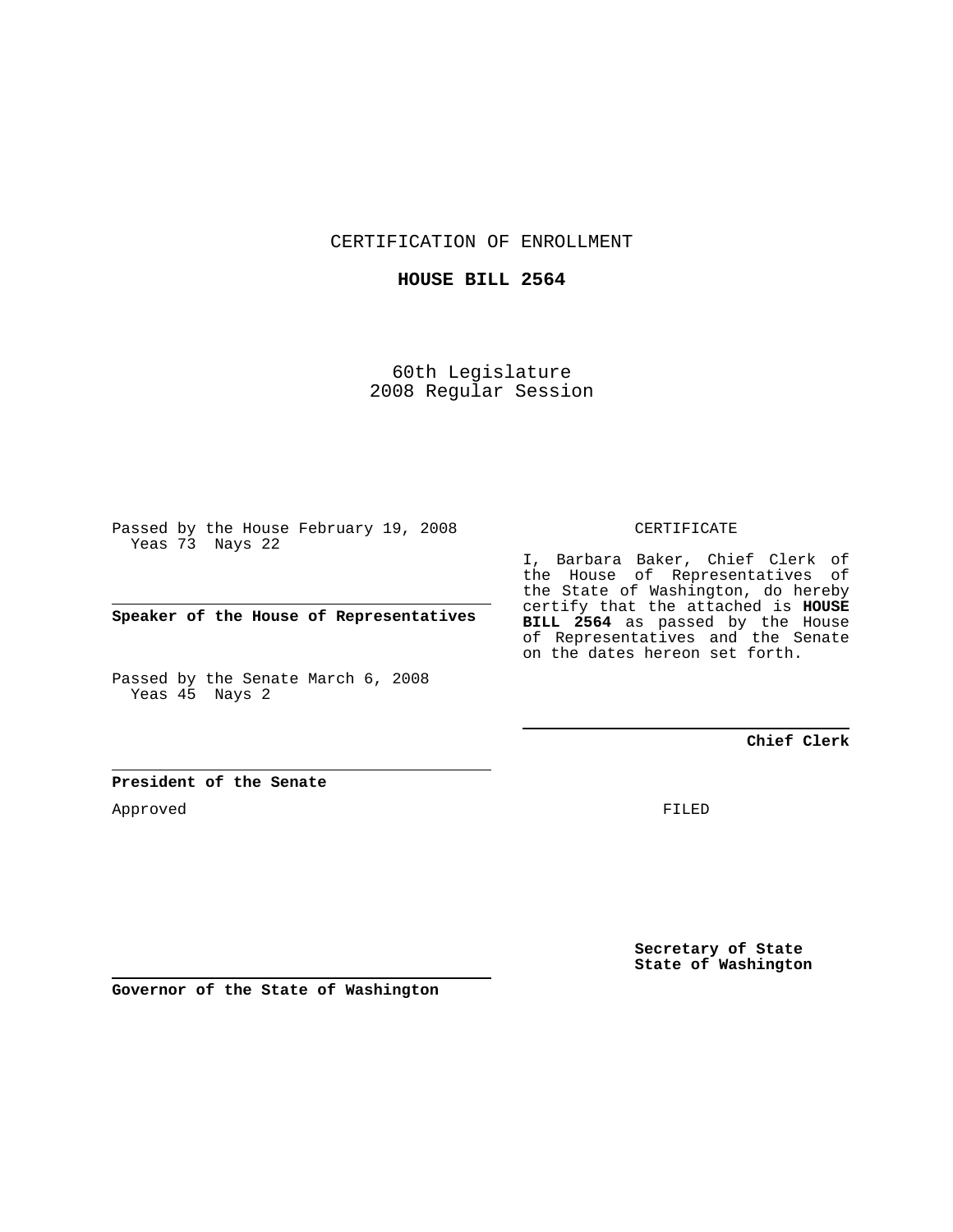# **HOUSE BILL 2564** \_\_\_\_\_\_\_\_\_\_\_\_\_\_\_\_\_\_\_\_\_\_\_\_\_\_\_\_\_\_\_\_\_\_\_\_\_\_\_\_\_\_\_\_\_

\_\_\_\_\_\_\_\_\_\_\_\_\_\_\_\_\_\_\_\_\_\_\_\_\_\_\_\_\_\_\_\_\_\_\_\_\_\_\_\_\_\_\_\_\_

Passed Legislature - 2008 Regular Session

## **State of Washington 60th Legislature 2008 Regular Session**

**By** Representatives Upthegrove, Pedersen, VanDeWege, Ormsby, Hunt, Wood, McIntire, Roberts, Hudgins, Jarrett, Rolfes, Kagi, Chase, and Simpson

Prefiled 01/08/08. Read first time 01/14/08. Referred to Committee on Transportation.

 AN ACT Relating to adding bicyclist and pedestrian safety information to drivers' education curriculum; amending RCW 46.82.420; adding a new section to chapter 28A.220 RCW; and creating new sections.

BE IT ENACTED BY THE LEGISLATURE OF THE STATE OF WASHINGTON:

 NEW SECTION. **Sec. 1.** The legislature finds and declares that it is the policy of the state of Washington to encourage the safe and efficient use of the roads by all citizens, regardless of mode of transportation. In furtherance of this policy, the legislature further finds and declares that driver training programs should enhance the driver training curriculum in order to emphasize the importance of safely sharing the road with bicyclists and pedestrians.

 NEW SECTION. **Sec. 2.** This act may be known and cited as the Matthew "Tatsuo" Nakata act.

 **Sec. 3.** RCW 46.82.420 and 2007 c 97 s 3 are each amended to read as follows:

 (1) The advisory committee shall consult with the department in the development and maintenance of a basic minimum required curriculum and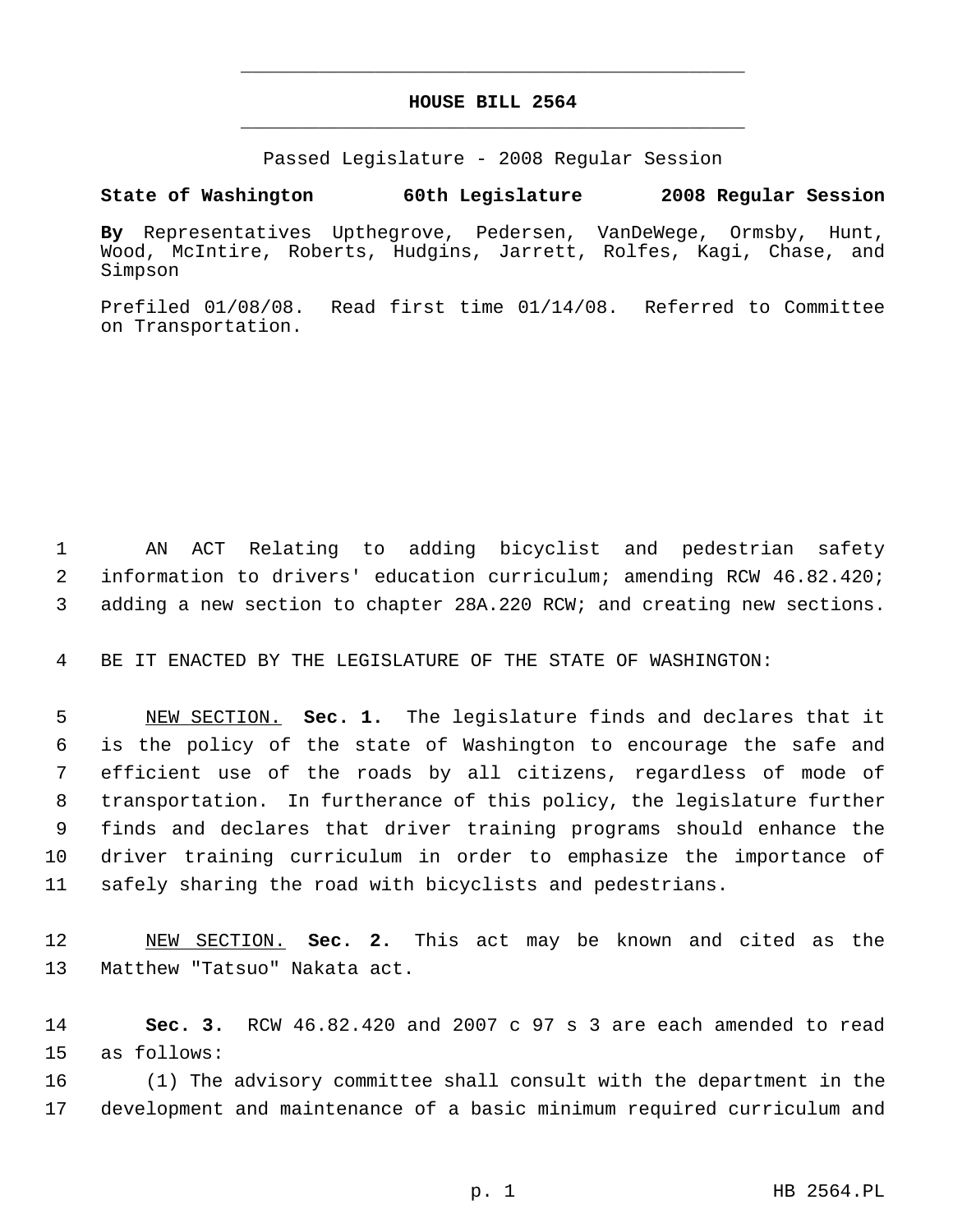the department shall furnish to each qualifying applicant for an instructor's license or a driver training school license a copy of such curriculum.

 (2) In addition to information on the safe, lawful, and responsible operation of motor vehicles on the state's highways, the basic minimum required curriculum shall include information on:

 (a) Intermediate driver's license issuance, passenger and driving restrictions and sanctions for violating the restrictions, and the effect of traffic violations and collisions on the driving privileges;

 (b) The effects of alcohol and drug use on motor vehicle operators, including information on drug and alcohol related traffic injury and mortality rates in the state of Washington and the current penalties 13 for driving under the influence of drugs or alcohol;  $((and))$ 

 (c) Motorcycle awareness, approved by the director, to ensure new operators of motor vehicles have been instructed in the importance of 16 safely sharing the road with motorcyclists;

17 (d) Bicycle safety, to ensure that operators of motor vehicles have 18 been instructed in the importance of safely sharing the road with bicyclists; and

 (e) Pedestrian safety, to ensure that operators of motor vehicles have been instructed in the importance of safely sharing the road with pedestrians.

 (3) Should the director be presented with acceptable proof that any licensed instructor or driver training school is not showing proper diligence in teaching such basic minimum curriculum as required, the instructor or school shall be required to appear before the advisory committee and show cause why the license of the instructor or school should not be revoked for such negligence. If the committee does not accept such reasons as may be offered, the director may revoke the license of the instructor or school, or both.

 NEW SECTION. **Sec. 4.** A new section is added to chapter 28A.220 RCW to read as follows:

 The superintendent of public instruction shall require that information on driving safely among bicyclists and pedestrians, approved by the director of the department of licensing, be included in instructional material used in traffic safety education courses, to